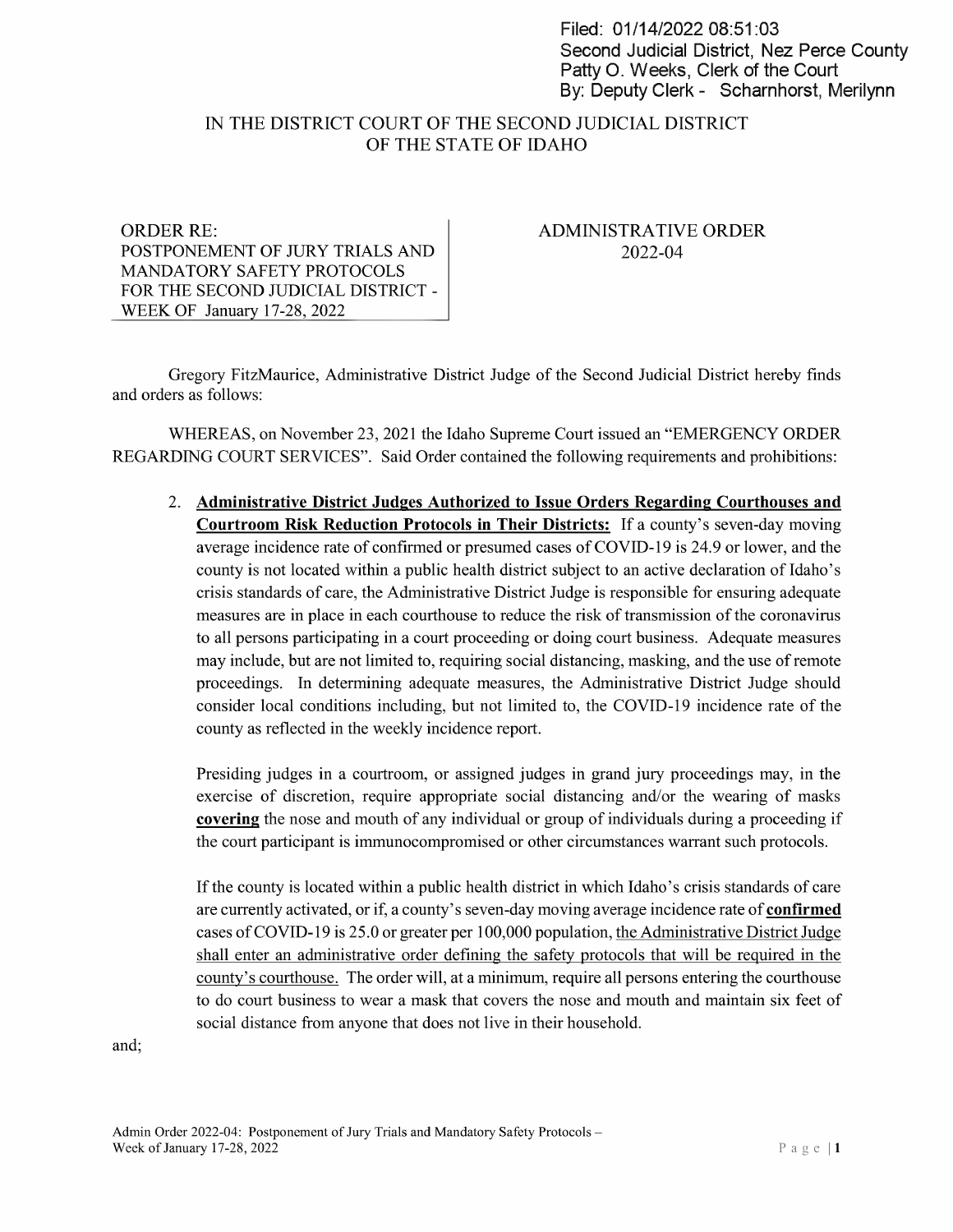- 7. **Jury Trial Postponements**: Jury proceedings, including jury trials, and grand jury proceedings, may commence anytime during a calendar week unless:
	- a. the county in which the jury trial is to be held is located in a public health district in which Idaho's crisis standards of care are activated; or
	- b. the Administrative District Judge has determined that the County in which the prospective juror has been summoned to attend court has a seven-day moving average incidence rate of confirmed or presumed cases of COVID-19 of 25.0 or greater per 100,000 population as reflected on the cases by County page of the Idaho Department of Health and Welfare's COVID-19 Data Dashboard available at [https://public.tableau.com/app/profile/idaho.division.of.public.health/viz/DPHIda](https://public.tableau.com/app/profile/idaho.division.of.public.health/viz/DPHIdahoCOVID-19Dashboard/Home)

[hoCOVID-19Dashboard/Home](https://public.tableau.com/app/profile/idaho.division.of.public.health/viz/DPHIdahoCOVID-19Dashboard/Home)

and;

8. **Other Postponements Authorized by Administrative District Judge**: Notwithstanding the conditions set forth in paragraph 7, an Administrative District Judge may, in the exercise of discretion, enter an order **prohibiting** the commencement of jury trials or the empanelment of a grand jury in a county where there are circumstances beyond the previously published incidence rates which pose a substantial increase in the health or safety risks to participants. Such an order shall be in writing and contain the factual basis for determination and shall upon entry be submitted via email to the Administrative Office of the Courts.

and;

WHEREAS, we are experiencing increased COVID-19 cases in the counties listed below and our seven-day moving average incidence rate of confirmed or presumed cases of COVID-19 greater than **25.0 as of January 13, 2021**, are:

| Clearwater | 93.0  |
|------------|-------|
| Idaho      | 66.0  |
| Latah      | 67.7  |
| Lewis      | 104.2 |
| NPC.       | 130.8 |

and;

WHEREAS, in addition to the seven-day moving average and in accordance with paragraph number 8, the five counties in the Second Judicial District are very closely interlinked. Many of our rural counties have very low vaccination rates including some of the lowest in the state. Three of our four rural hospitals in the Second District feed directly to Kootenai Health in Kootenai County. With crisis standards of care still active in the panhandle, the Second District will continue to monitor our rural hospitals dealing with staffing shortages. If we become unable to transfer patients to Kootenai Health due to capacity issues, we may be forced to take further actions to restrict jury trials.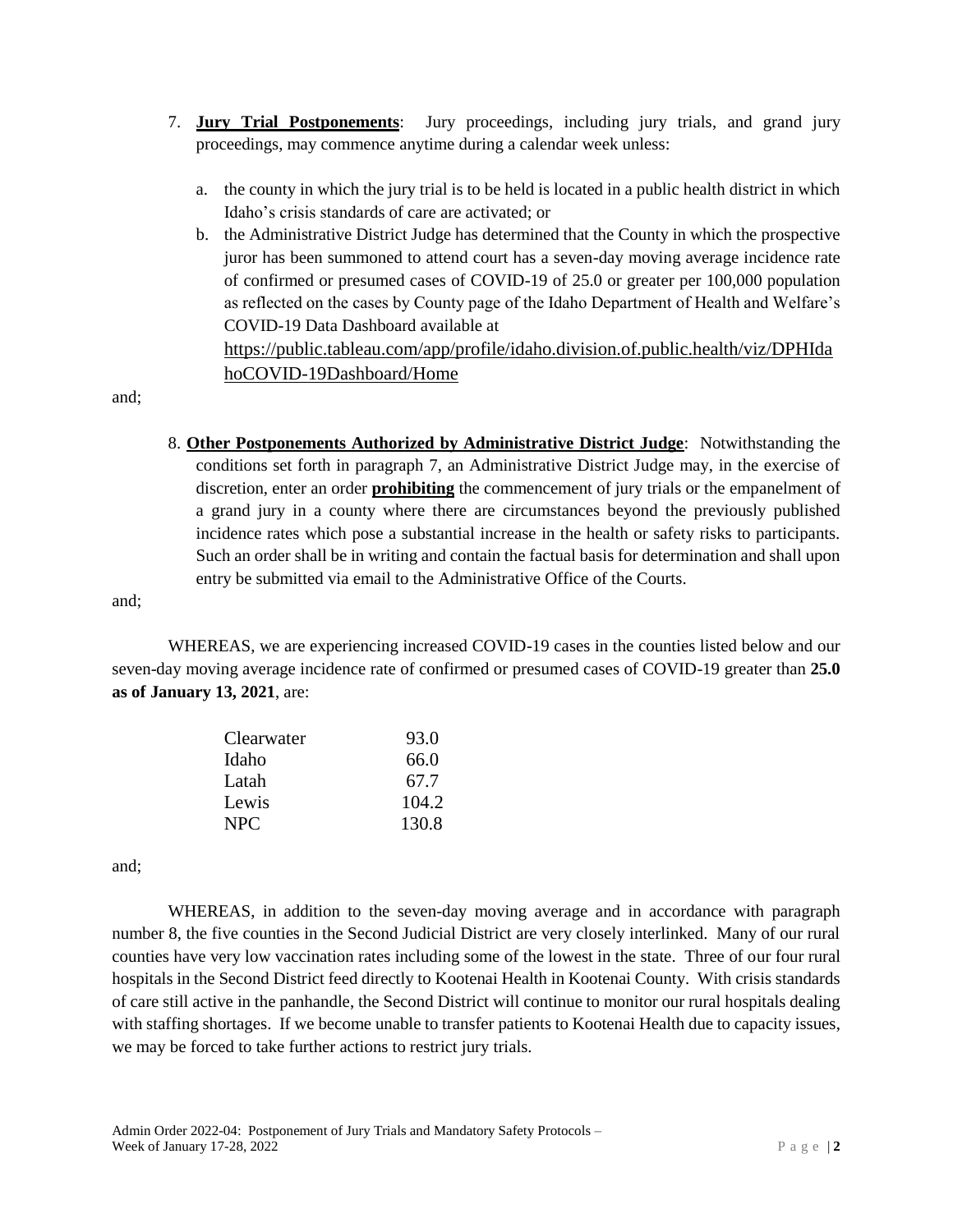#### IT IS HEREBY ORDERED as follows:

1. Jury Trials are suspended for the weeks of January 17-28, 2022, for the following counties:

| Clearwater | 93.0  |
|------------|-------|
| Idaho      | 66.0  |
| Latah      | 67.7  |
| Lewis      | 104.2 |
| NPC.       | 130.8 |

and;

2. Unless otherwise directed by the Administrative District Judge, the assigned judges have the discretion to hold proceedings/sentencings in person or remotely, i.e. with all participants utilizing remoted technologies.

IT IS FURTHER ORDERED that all persons entering any county in the Second Judicial District operations area to do court business shall be subject to and maintain the following protocols:

- 3. All persons are required to wear a mask while in the court operations areas on court business.
- 4. All persons, not of the same household, must observe a minimum of six feet of social distancing from other persons.

IT IS FURTHER ORDERED that all persons entering county court operations areas in the Second Judicial District not under COVID-19 restrictions are instructed to follow the guidance as listed below:

- a. Anyone entering county operation areas to do court business are encouraged to wear masks and practice social distancing, but not required.
- b. Anyone entering courtrooms, facemasks and social distancing are at the discretion of the presiding judge.
- c. Strongly advise individuals not to enter courtrooms or approach court services areas if they:
	- i. have been asked to self-isolate by any doctor, hospital, or health agency;
	- ii. have been diagnosed with, but have not yet recovered from COVID-19; or
	- iii. are experiencing any signs or symptoms of illness including: fever, cough, shortness of breath or difficulty breathing, chills, repeated shaking with chills, muscle pain, headache, or new loss of taste or smell.